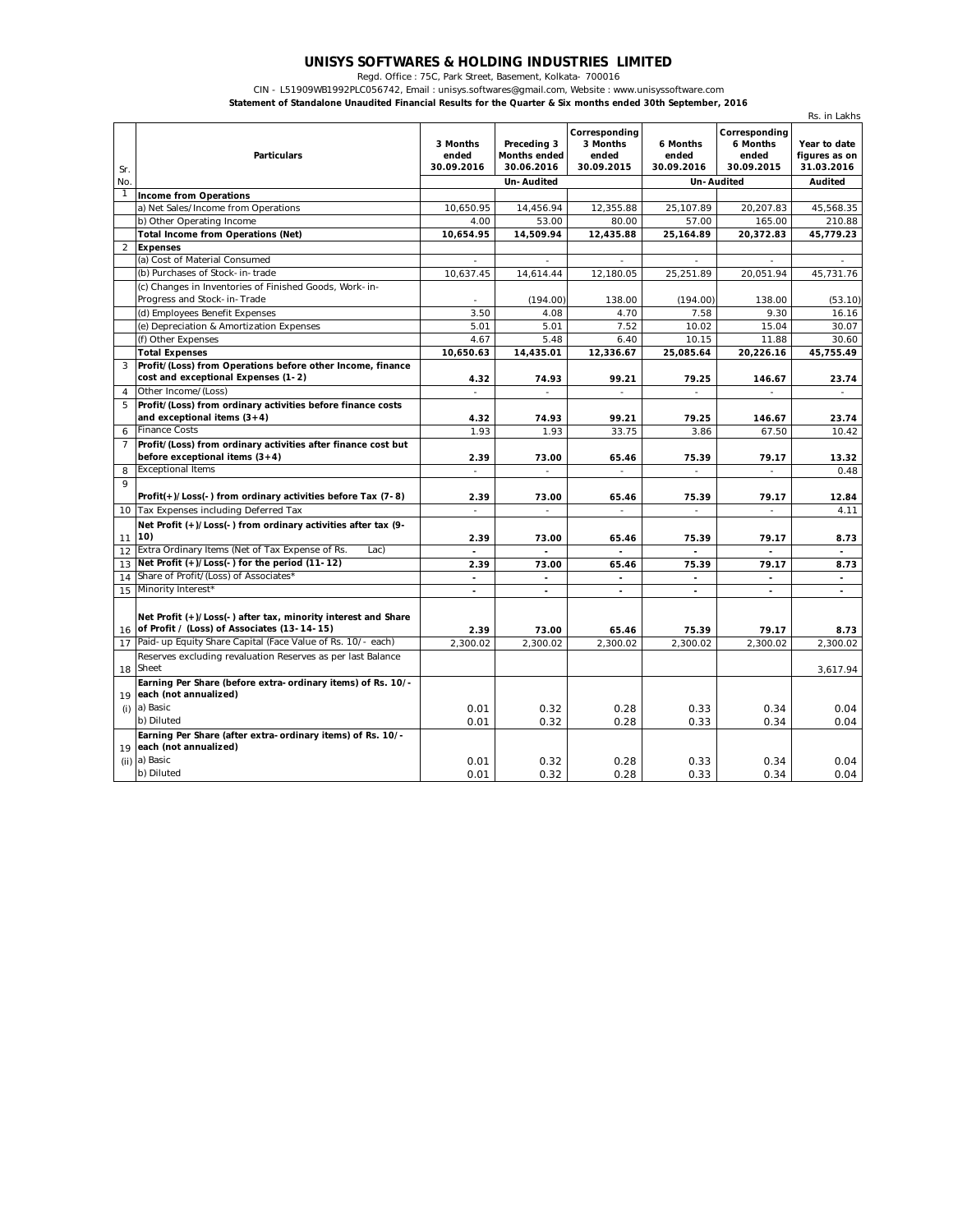## **UNISYS SOFTWARES & HOLDING INDUSTRIES LIMITED**

**Un-Audited Segment Results for the Quarter & Six months ended 30th September, 2016**

|                |                                             |                                 |                                                  |                                                  |                                 |                                                                | Rs. in Lakhs                                |
|----------------|---------------------------------------------|---------------------------------|--------------------------------------------------|--------------------------------------------------|---------------------------------|----------------------------------------------------------------|---------------------------------------------|
| Sr.<br>No.     | <b>Particulars</b>                          | 3 Months<br>ended<br>30.09.2016 | Preceding 3<br><b>Months ended</b><br>30.06.2016 | Preceding 3<br><b>Months ended</b><br>30.09.2015 | 6 Months<br>ended<br>30.09.2016 | Corresponding Corresponding<br>6 Months<br>ended<br>30.09.2015 | Year to date<br>figures as on<br>31.03.2016 |
|                |                                             | <b>Un-Audited</b>               |                                                  |                                                  | Un-Audited                      |                                                                | Audited                                     |
| 1              | <b>Segment Revenue</b>                      |                                 |                                                  |                                                  |                                 |                                                                |                                             |
| a)             | Sale of Software & Hardware / Mobile        | 10,650.95                       | 14,456.94                                        | 12,355.88                                        | 25,107.89                       | 20,207.83                                                      | 45,568.35                                   |
| b)             | <b>Investment Activities</b>                | 4.00                            | 53.00                                            | 80.00                                            | 57.00                           | 165.00                                                         | 210.88                                      |
| C)             | Other Income                                |                                 |                                                  |                                                  |                                 |                                                                |                                             |
|                | <b>Total Income from Operations</b>         | 10,654.95                       | 14,509.94                                        | 12,435.88                                        | 25,164.89                       | 20,372.83                                                      | 45,779.23                                   |
| $\overline{2}$ | Segment Profit/(Loss) before Interest & Tax |                                 |                                                  |                                                  |                                 |                                                                |                                             |
| a)             | Sale of Software & Hardware / Mobile        | 1.07                            | 24.93                                            | 7.00                                             | 26.00                           | 10.00                                                          | 31.57                                       |
| b)             | <b>Investment Activities</b>                | 1.32                            | 48.07                                            | 58.46                                            | 49.39                           | 69.17                                                          | (18.25)                                     |
| C)             | Other Unallocable Activities                | ۰                               | ٠                                                |                                                  | ۰                               |                                                                |                                             |
|                | <b>Profit before Tax</b>                    | 2.39                            | 73.00                                            | 65.46                                            | 75.39                           | 79.17                                                          | 13.32                                       |
| 3              | <b>Capital Employed</b>                     |                                 |                                                  |                                                  |                                 |                                                                |                                             |
| a)             | Software & Hardware / Mobile                | 6,597.20                        | 5,347.44                                         | 7,104.00                                         | 6,597.20                        | 7,104.00                                                       | 5,104.27                                    |
| b)             | <b>Investment Activities</b>                | 30,680.07                       | 30,465.98                                        | 30,209.00                                        | 30,680.07                       | 30,209.00                                                      | 30,616.06                                   |
| C)             | Other Unallocable Activities                | 50.14                           | 55.15                                            | 75.20                                            | 50.14                           | 75.20                                                          | 60.16                                       |
|                | Total                                       | 37,327.41                       | 35,868.57                                        | 37,388.20                                        | 37,327.41                       | 37,388.20                                                      | 35,780.49                                   |

**Notes :**

1. Above results were reviewed by Audit Committee taken on record in Board Meeting held on 11th November, 2016.

2. The Auditors of the Company have carried out "Limited Review" of the above financial Results.

3. Provision for Taxation will be made at the end of Financial Year.

**For Unisys Softwares & Holding Industries Ltd.**

Place : Kolkata Date : 11th November, 2016.

Sd/- **Jagdish Prasad Purohit Managing Director**